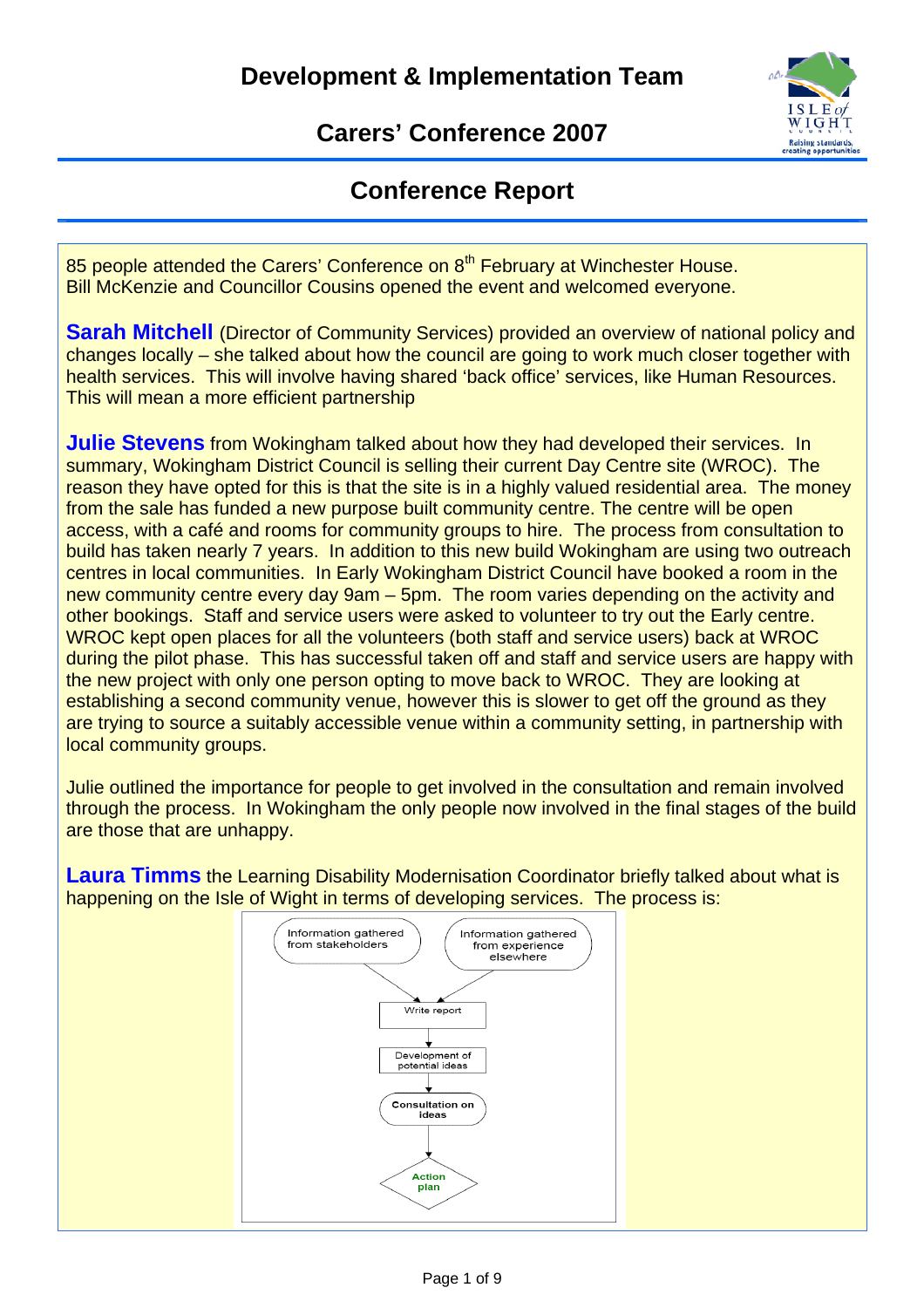Currently there have been three questionnaires developed and sent out to: Carers' of adults, Carers' of young people in transition and Staff. In addition consultation has been undertaken at St Georges school with the young people in transitions, in a pictorial format. The Carers' conference workshops are picking up on issues that have come out of the consultation and will also feed into the development of services. A group of service users are deciding on the format of consultation with adults who have a learning disability. Each centre has been asked to nominate or elect a representative, there are currently 5 service users on the group, there is a space for a non-service user and a service user from Riverside. The group have decided on the format of the consultation which will be a pictorial format facilitated by group members alongside the Advocacy Trust and small group discussions facilitated by Laura Timms.

The other work that Laura has been involved in is Benchmarking current services (using the Valuing People toolkit), running Drop in sessions at day centres, collating information from other places and is looking at modernisation agenda alongside In Control programme development.

From the Carers' questionnaire the following issues were raised in response to the question: What is the most important thing for us to remember when considering changes?

- 1) The needs of the individual
- 2) The difficulties of change
- 3) The needs of the family
- 4) Other including communication, flexibility, diversity etc.

**Martin Johnson** talked about the new form of funding – In Control, which means people have an individual budget. **The presentation is attached as a separate document.**

**Caroline Tomlinson** talked about her experience of In Control with Joe her son who has an individual budget. Attached is a copy of her story, from the In Control website – www.incontrol.org.

#### **Joe's Story**

Our first child, **Joseph Robert Tomlinson**, was born in October 1988.

Like many families we started to make the huge adjustments needed with the demands that such a small person brings. Our life was ordinary until 6 months later when Joseph contracted meningococcal meningitis.

To cut a long story short, after numerous assessments and examinations it was evident that Joseph had severe developmental delay and we entered a world we never knew existed - **Service Land**.

And so our journey changed. We were suddenly parachuted into a very strange and scary place. In this world of Service Land lots of other people became involved in our daily lives, constantly making recommendations to do this or do that. And all the time we seemed to have to ask for permission just to live an ordinary life.

But our life was certainly not ordinary. To function as a family we needed lots of support from other people, especially when Joseph's sister Rosie and his brother Jacob were born. Joseph, you see, finds it really difficult to sit still. He doesn't use words to communicate and his body doesn't always do the things he wants it to. In fact many people have said he is "extremely challenging."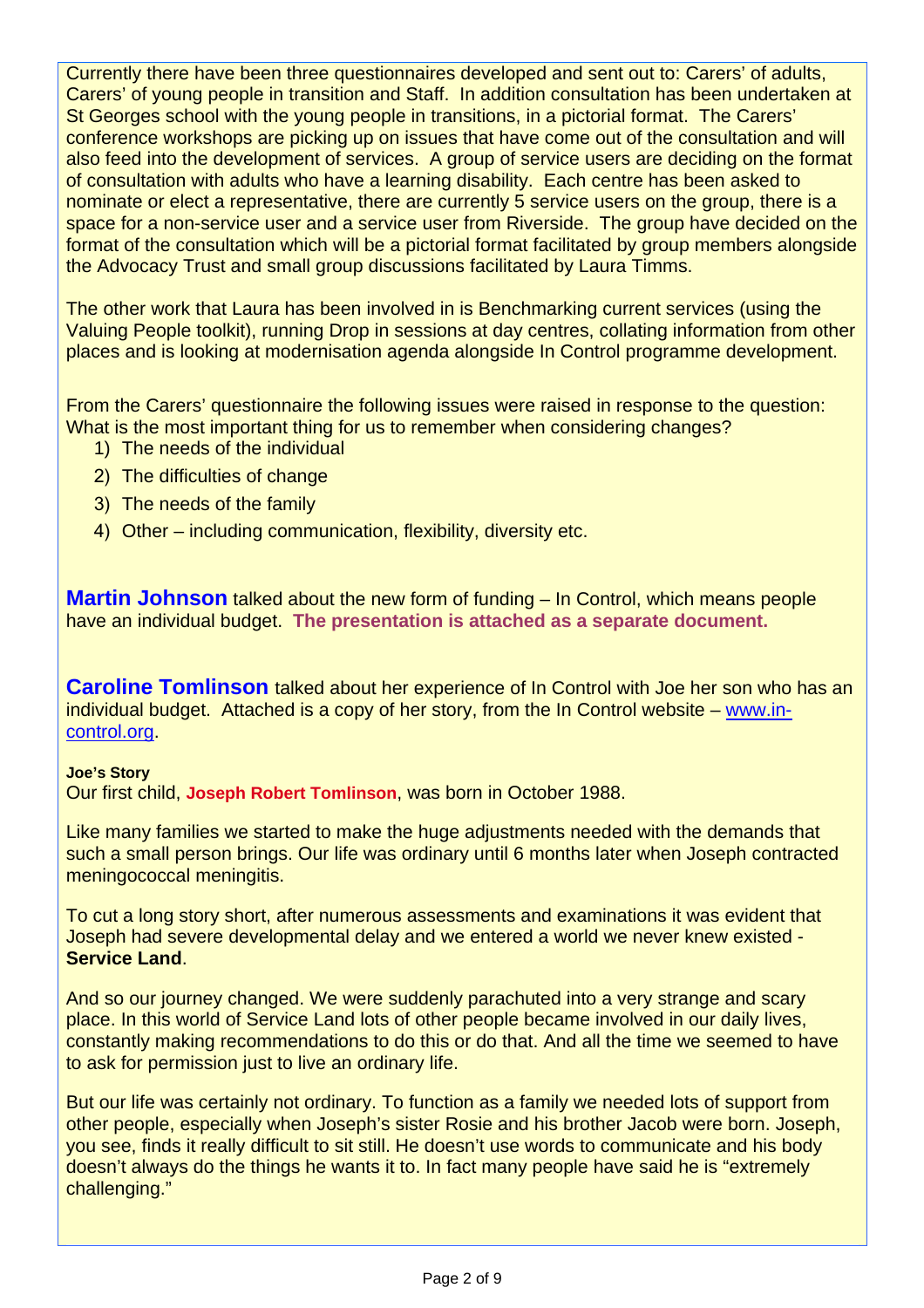So, as a family, we have needed help. But the help we received was what I call **conveyor belt care**. This means that services put in help at the most crucial parts of the day based on their assessment of our needs. For example, home care was provided by the Local Authority to come into the home and assist with getting Joe bathed, dressed and eating his breakfast. Then there was more help again at tea time.

At first it worked okay. But as the service increased because of Joe's support needs we needed two people to assist him. In the end it began to feel that we were being invaded every morning and every tea time by an army of home care assistants. Due to rotas, rest days and everything else, the number of different people coming through our door had gone from two to over 40 in six months. This was totally unacceptable for Joe and very intrusive for us as a family. But all the time we felt that we had to be eternally grateful for the 'gift' of professional services – services that didn't really work.

Not only did Joe's home care not work but he was also being sent to a school that was over an hour's drive away. Joe wasn't happy there and his connection with his community was getting weaker by the day. And it was all at a phenomenal cost to the Education Department. Joseph didn't need specialist out of borough support. He just needed people to listen to what he was trying to say in his own unique wav.

So when we heard about **in Control** we jumped at the chance of being involved. We had felt over the years that we were passive recipients of a service system that intruded in our lives and confused Joe. What he really needed was a person-centred approach to his support. In other words it was designed for Joe, by Joe - and the people who knew him best. He also needed to be recognised as an equal citizen, someone with rights who was entitled to his own life, someone who was prepared to take on some responsibilities too.

We started to help ourselves by organising a **circle of friends** for Joe. Basically the circle consisted of people who loved and cared about Joe and other people who were paid to be in his life. The social worker also came and used its meetings as a starting point for his assessment. At the circle meeting we discussed Joe's dreams and visions for the future, what his skills and gifts were, a step-by-step approach to how he was going to get there and who we needed to involve.

The social worker used the assessment to give Joe an allocation of money from Social Services and we considered a number of the other funding streams that might be available to Joe. In short we applied for funding from the Independent Living Fund and we maximised Joe's benefits. It is essential that the individual maximises their benefits, because, in order to get a life, you need money to spend – a disposable income.

This first phase of money enabled Joe to employ four Personal Assistants who work on a rotational basis and enable Joe to access ordinary social and leisure opportunities. (We need four because he needs two people at any one time to support him).

He now attends a gym, goes on the treadmill and swims in the pool. So he uses an ordinary facility, meets new people, has some important exercise which helps him to sleep. We get an excellent package from the local gym, Total Fitness - they allow any of his PAs to go with him. He visits a lot of the National Trust Parks as he is interested in history and likes to walk round the gardens. He loves fairs and fast rides. So Alton Towers is a great favourite, as well as Blackpool. He also likes to ride his bike, which is a specialised tandem. His PAs need the right range of skills to support him in his varied life style and we also need the flexibility from the PAs so that if we go away for a weekend the PAs can carry on working together as a team and can stop over at our house to support Joe round the clock.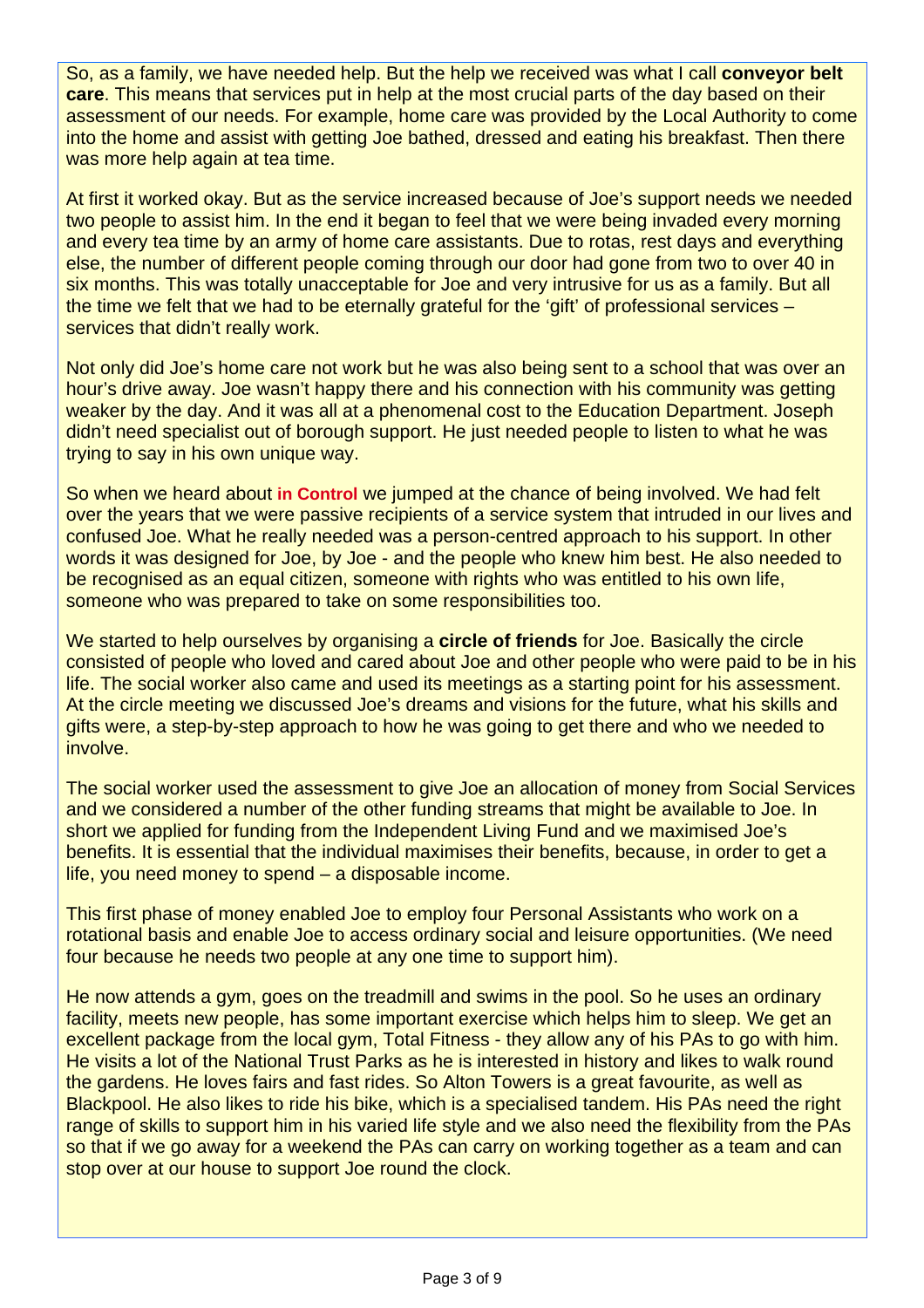The management for the staff works relatively easily. I do a monthly rota, the PAs fill in time sheets and they get paid on a monthly basis. I have a local company of accountants doing the PAYE and it all works quite smoothly. We have insurance for the PAs and have to deal with any staff management issues, which so far has worked fine for us all. Over the past few weeks we have started to break down the funding within the education system and have enabled Joe to attend the local college. We have considered how he can be in control of all of his week.

So, what do things look like now?

He goes to college 4 days a week funded by the Learning and Skills Council. He has his own PAs working with him within the college, and they are now paid by the college for this element of their work.

No more taxis and escorts to get to college. Instead, he catches the bus like other young people. His PA's come to the house and support him from here to college. The walk to and from the bus stops sets him up for a calmer day in college. This is funded by the LEA.

After college he goes on to the gym which is funded from his original social and leisure resource allocation from ILF and SSD.

On his fifth day - when he's not in college - he does voluntary work. This has only just started and we are trying out a few different things. The support for this is currently being paid for by the LEA until Social Services do a reassessment.

His weekends and evenings are the same as they were and support is paid for by ILF and SSD.

It sounds complicated but in the whole scheme of things it isn't. In comparison to the difficulties around the support in our lives before Joe was in control, it is so much better for the whole family. Joe has consistency with the people supporting him through his whole week - people he has chosen. The support is flexible and works around what Joe needs to do. So if he has a dental appointment he just fits it into his life – like the rest of us - instead of his Dad or I having to take a half day off work to travel over an hour each way to pick him up! There are also many times when Joe doesn't have paid support and we are really happy as a family to support him at this time. This is so much easier than before because he has been active and has had a fulfilling day.

So, how will it move on in the future? We are setting up a trust as Joe turns 18 and the trust will manage the staff team and will have the legal responsibility for managing the finances. The trust will be people who love and care about Joe, and it will be developed so it is sustainable, as we, his parents, get older.

After all I never wanted to be his care manager, his accountant or his director of services. All I ever wanted to be is Joe's mum, doing things that mums do for their growing children – like doing the washing! Bring it on!

## **Afternoon workshops:**

The afternoon workshops focused on issues carers' had raised in their questionnaires – developing services, drop-ins, respite, holidays, transport, carer support etc. Attached are the notes from those sessions, with ideas about how developments should be made and bullet points of the discussions held.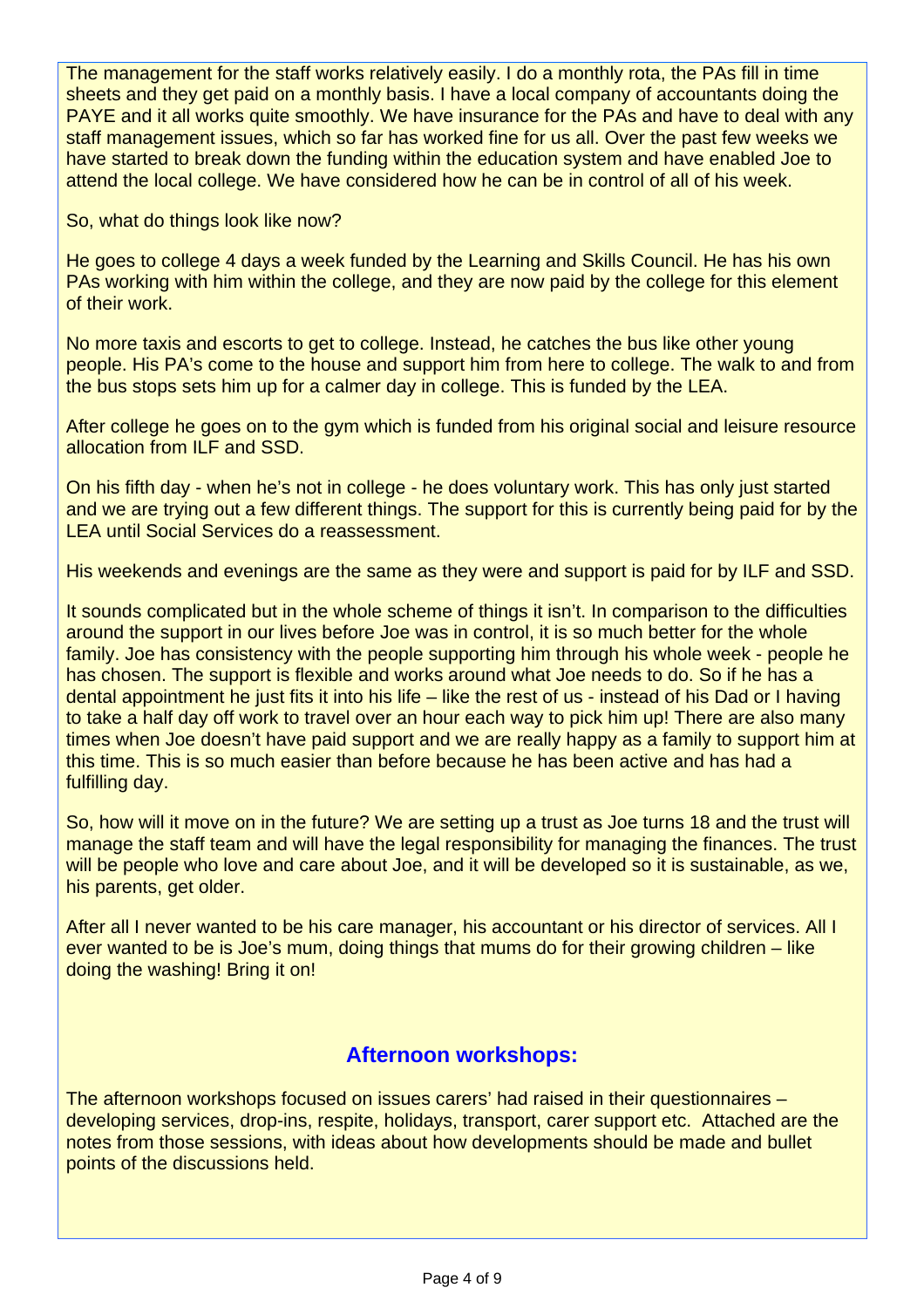## **In Control Workshop – issues / discussion points (Martin Johnson, Caroline Tomlinson and Elizabeth Martin)**

## **Questions**

- *Can we afford this?*  There is no extra money available, and not everyone will get loads of cash! We need to change the system
- *Who will get an individual budget?*  The council will be asking for volunteers, people wont be forced onto one, we also need councillor support to make it happen on a wider scale
- *What if Government changes in 5 years time?*  The eligibility Criteria will still be there.
- *How would it apply to a person in Residential Care?*  With and IB you may choose to live in Residential after your assessment, you may have change to buy other support. You cannot have a Direct Payment in residential care yet.
- *Will people move out of Residential?*  If the care package is sufficient to enable that and they want too, it's their choice.
- *When will it start?*  Pilot group is happening with young people in transition, also been undertaking some mapping work on one care managers' caseload.
- *Do you think everyone will need a broker?*  Cautious due to brokerage issues need to be reliable.
- *Where do you find trained people?*  Money fuels the market - people need to have the right support skills, carer recruitment can be flexible. People need help to manage the budget
- *Are your points static?*  You still have an annual review – if needs change you are entitled to a review.
- *Who has the money?*  The budget is the individuals to spend, so the Council has to give up control.

#### **Examples:**

- One young man from West Sussex saved his IB (by reducing his care) to enable him to purchase a house.
- Look at Gavin from Oldham's story on the In Control website.
- A family in Wigan were getting respite more and more. They got an IB and when the family bought caravan, the individual with an IB paid site fees and stayed there with carers.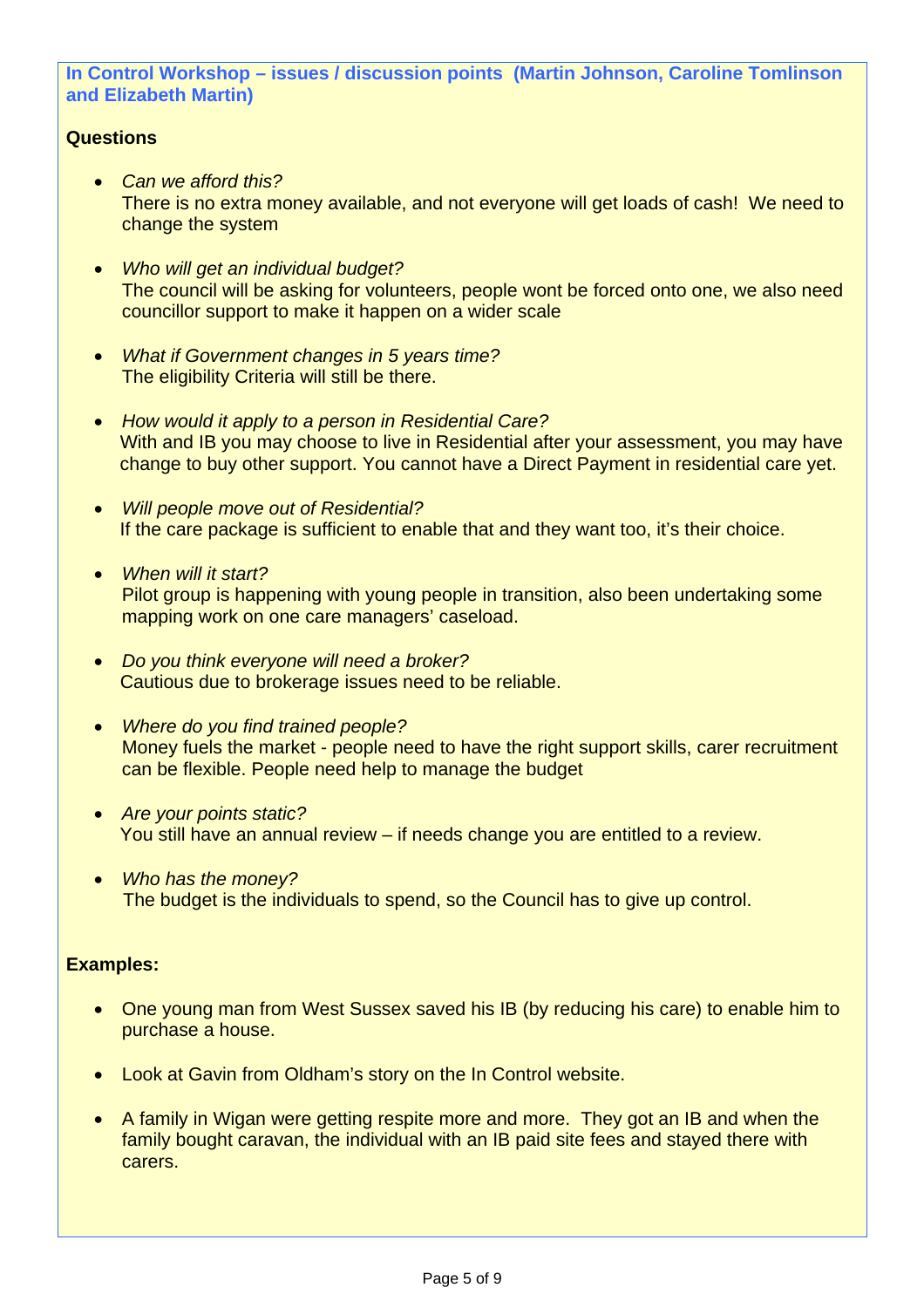#### **Issues:**

- Shortage of respite care.
- Need to look at the needs of older people who have Learning Disabilities.
- The move from current Day Care arrangements to Individual budgets will involve a long transition period, the council is looking at recommissioning. Day care services will need to look at their provision, how it can be individually purchased and how it fits with In Control – Laura is working on this. In Woking, they have drop-in's, people decide on the day as to what they want to do. Mencap have developed a costed menu. The cost per unit of day services is £33 per half day and £66 per full day, people may opt to use this money in leisure facilities instead.
- Older Carers may need more help to do this, and some felt scared.
- Fix what needs fixing not everything
- We must have choices things to do and buy that people want

## **Workshop – Ideal Services / Drop In (Jan Gavin)**

### **Staff / care.**

- Let people with learning disabilities choose their own carers
- More staff, more 1:1
- Medina centre choose their own keyworkers great idea.

#### **Transport**

- Social transport
- Leisure transport more of it!
- Own minibuses
- More drivers and escorts
- Minibuses are available handicentre, riverside centre
- Need a central pool of volunteer drivers
- Regional development more outreach day opportunities
- Some regional activities to minimise the need for transport
- Could we share current facilities Carisbrooke high school, Sandown high
- Finding opportunities with areas i.e. freshwater. Small regional facilities
- Less travel and waiting time required

## **Drop in Centre**

- Should be open 8am 10pm everyday
- In towns / churches
- Could extend John's club
- Should cover the whole island
- No new build
- More than one centre needed, in different locations
- Nowhere to go between St Georges and sports training at 5pm at Carisbrooke high school – drop in centre could provide this
- Could citizen's advice be used?
- Vary the venue.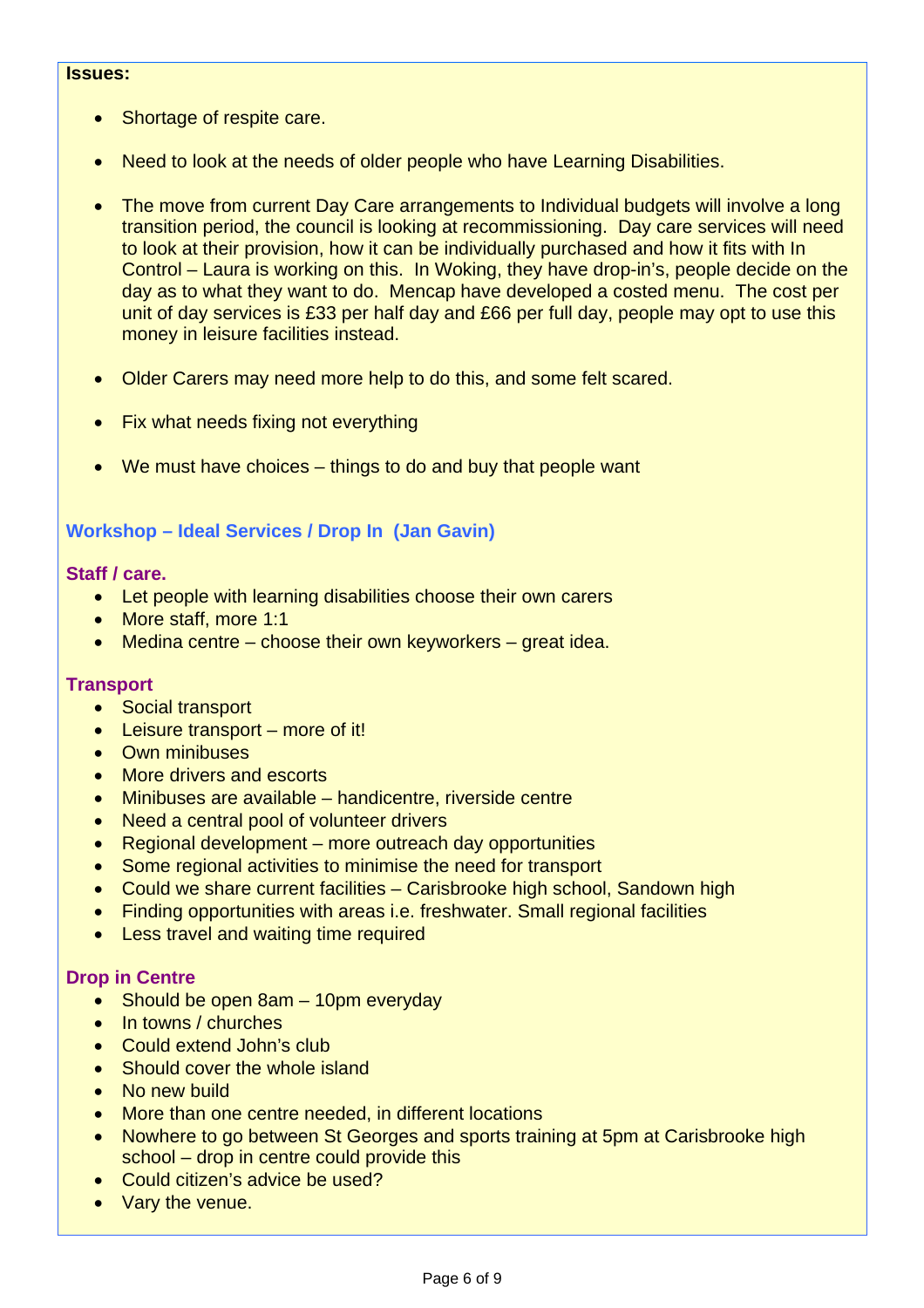#### **Sports**

- Purpose built facility on IOW?
- Finding coaches is an issue
- Need to find volunteers to support people who have learning disabilities
- Education of students
- Could tap into Millennium volunteers / student volunteers
- Run taster days / weeks
- Use existing sports facilities
- Educate the coaches
- More clubs arranged to use existing provisions and transport special Olympics does this and is excellent
- Make sure special needs are encouraged with their sports and put on their Olympics
- Educating the next generation to accept people who have learning disabilities
- Make best use of available resources
- Should promote health
- Performing arts, keep fit classes, use IOW college

#### **Holidays**

- Could there be a younger age range e.g.  $18 25$
- Not too expensive, not too far away or not necessarily with mum + dad!

## **Socialisation**

- Not too expensive
- More facilities for young people
- Centred on people all people
- Paid staff to help
- Brokers
- Information sharing
- Volunteers (including young people with learning disabilities volunteering)
- Raising awareness and sharing skills

#### **Other ideas!**

- Housing adaptations for living accommodation
- More facilities for HSN to do what they want
- Get people with learning disabilities involved in chamber of commerce
- Involvement of rotary clubs, round table, we are all part of total community

## **Workshop – Dream service / Drop In (Pat Ready)**

### **What's working:**

- Services can and do respond to needs
- Wealth of talent ready to provide new things
- People are learning new things
- Giving her an opportunity to mix with her peers
- Meadowbrook deals with behaviour problems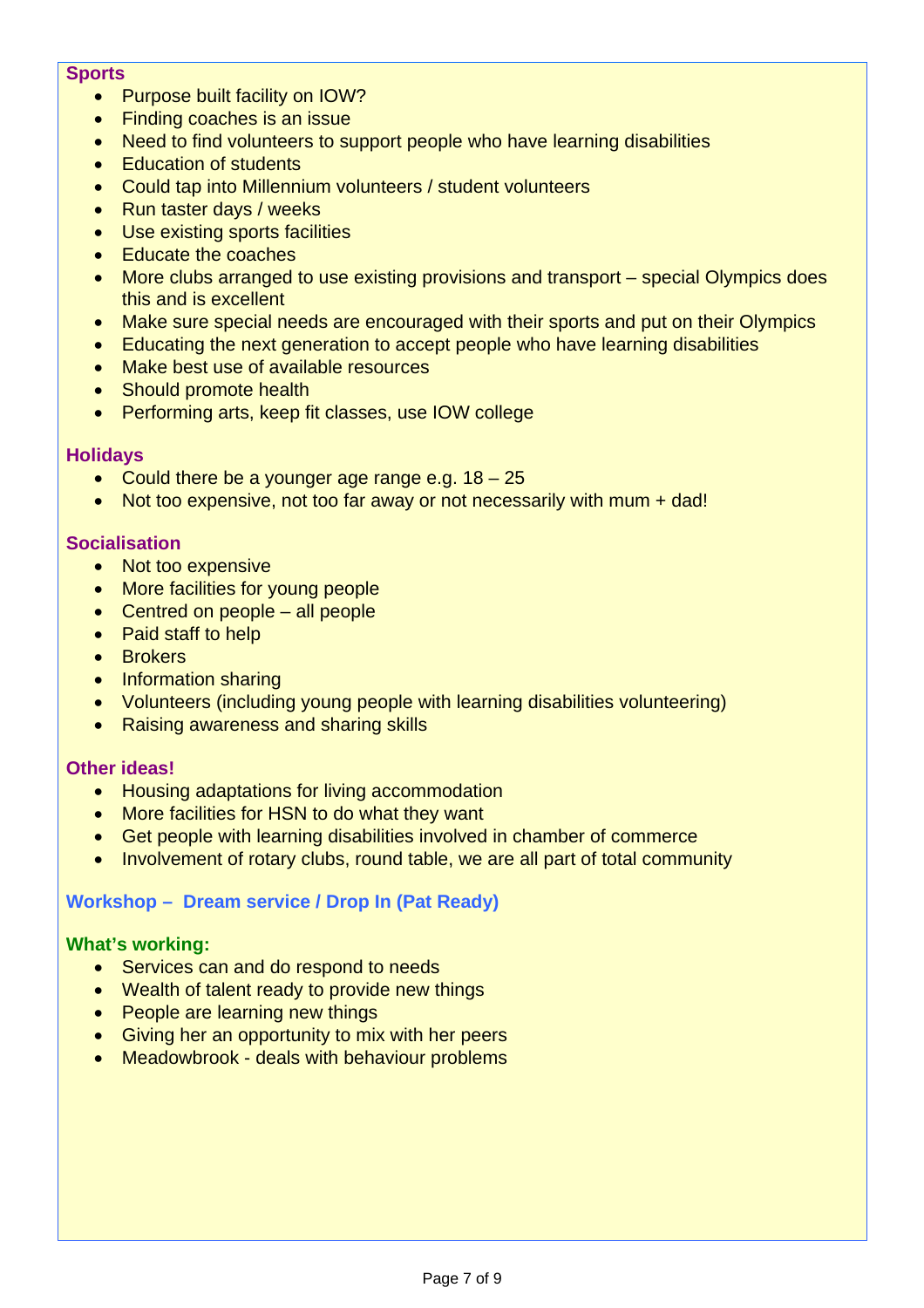| <b>What's not working:</b>                                                                                                              |                                                                                                                    |
|-----------------------------------------------------------------------------------------------------------------------------------------|--------------------------------------------------------------------------------------------------------------------|
| <b>People's thoughts</b>                                                                                                                | Discussion on what might help deal<br>with it.                                                                     |
| What happens to people with learning<br>disabilities post 16 years                                                                      | PCP – advance info helps to prepare                                                                                |
| <b>Funding does not allow PERSONAL</b><br>choice                                                                                        | <b>IB will helps</b>                                                                                               |
| No recognition of the work being done<br>- limited support to provider                                                                  | Recognise local achievement - IB will<br>show which services are valued                                            |
| Facilities for LD clients during college<br>breaks                                                                                      | Info needed on what's out there<br><b>IB will help</b><br>Attitudes need to change in community                    |
| <b>Emergency cover during statutory</b><br>breaks for carers                                                                            | Need info on emergency help (practical<br>things e.g. hoist repair) to be in<br>directory                          |
| Government policy – no joined up<br>thinking                                                                                            |                                                                                                                    |
| College - too many courses repeated<br>each year, little change                                                                         | <b>IB will show demand</b><br>Learning aims must be meaningful an<br>achievable (more realistic in day<br>service) |
| College - not individually tailored to<br>persons needs, people with greater<br>ability are more valued that those with<br>less ability | <b>IB will show demand</b><br>Learning aims must be meaningful an<br>achievable (more realistic in day<br>service) |

## **Dream Service:**

People who should be trained and experienced, are as important as physical accessibility.

If in building, there needs to be lots of interaction with the general public.

All young people will want to do voluntary work as part of their learning.

Not a group apart, but a part of the community.

Maintain friendships all over island.

Flexibility in location.

## **Workshop – Respite / Carers Support (Sue Bennett)**

This was a small group, where respite was discussed. The respite care offered through Westminster House is very good, appreciated by the parents and enjoyed by the service users who look forward to the monthly weekend stays as an opportunity to meet with friends. The downside is the inflexibility of the booking system for anything that is not an emergency and therefore the need for parents to plan their social lives at least 3 months in advance.